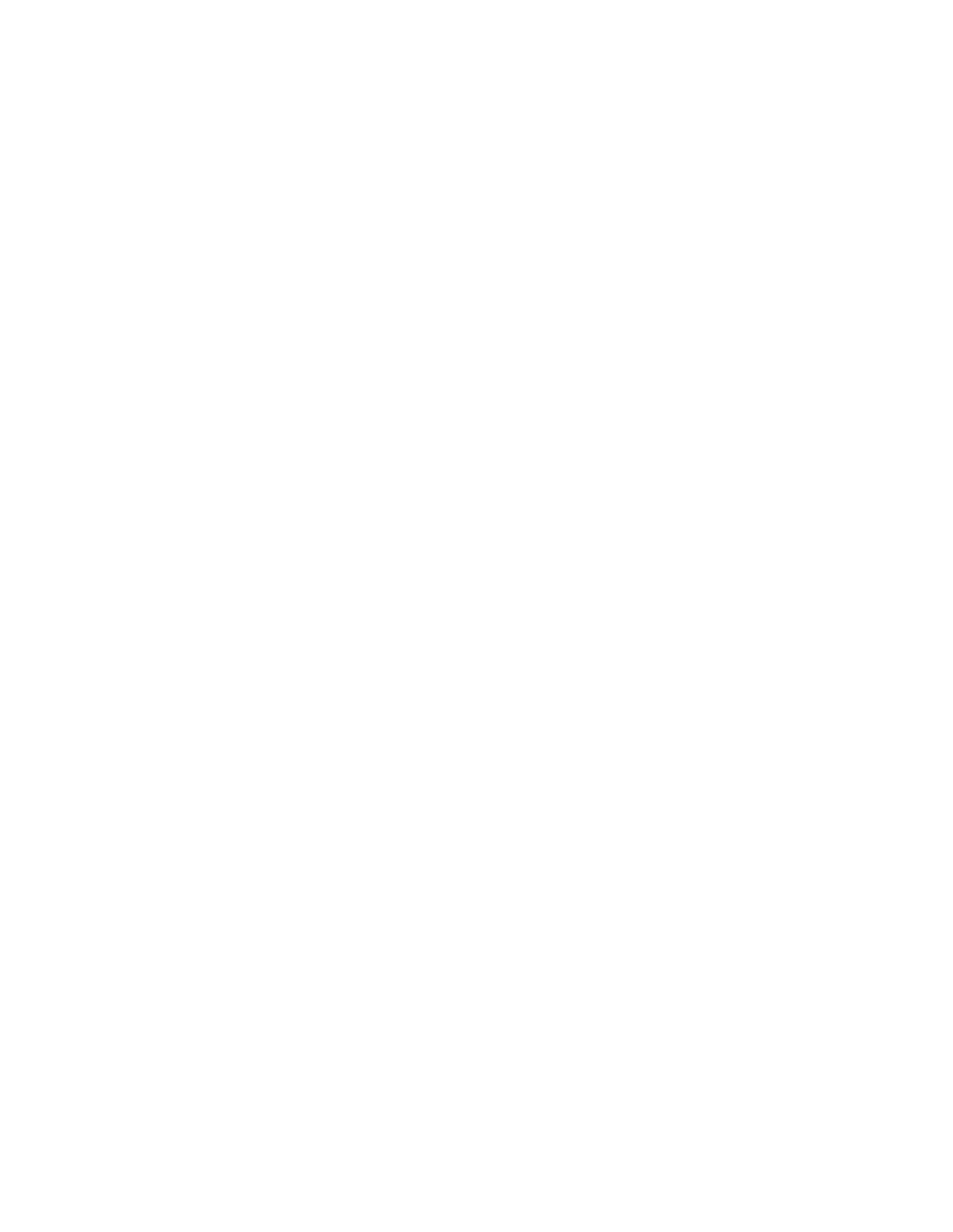# JACKSON PARK **BAPTIST ACADEMY**

#### Dear Parents,

Welcome to the Preschool Ministry of Jackson Park Academy. We are glad you are interested in having your child participate in our Preschool Program. We have three primary goals that shape everything we do at our preschool.

- 1. To share the gospel of Jesus Christ by loving, guiding and actively teaching children Biblical concepts and values.
- 2. To educate and nurture "the whole child", which means we strive to help children develop their God-given intellectual, social, emotional, physical and language skills.
- 3. To provide a preschool experience where each child in our program feels welcome, safe, appropriately challenged and unconditionally loved.

Please take the time to completely familiarize yourself with the policies and procedures in the attached Parent Handbook. In this packet you will find:

- ✓ Preschool Parent Handbook
- ✓ Preschool Registration Form
- ✓ Student Health Form
- ✓ Photo Release Form
- ✓ All About Your Child Form
- ✓ Copy of Immunization Records

Please note that a non-refundable registration fee must be turned in at the time of registration. If you have questions, please contact me and  $I$  will be happy to assist you. We look forward to having your child as a part of our program.

JR Beaver

Pastor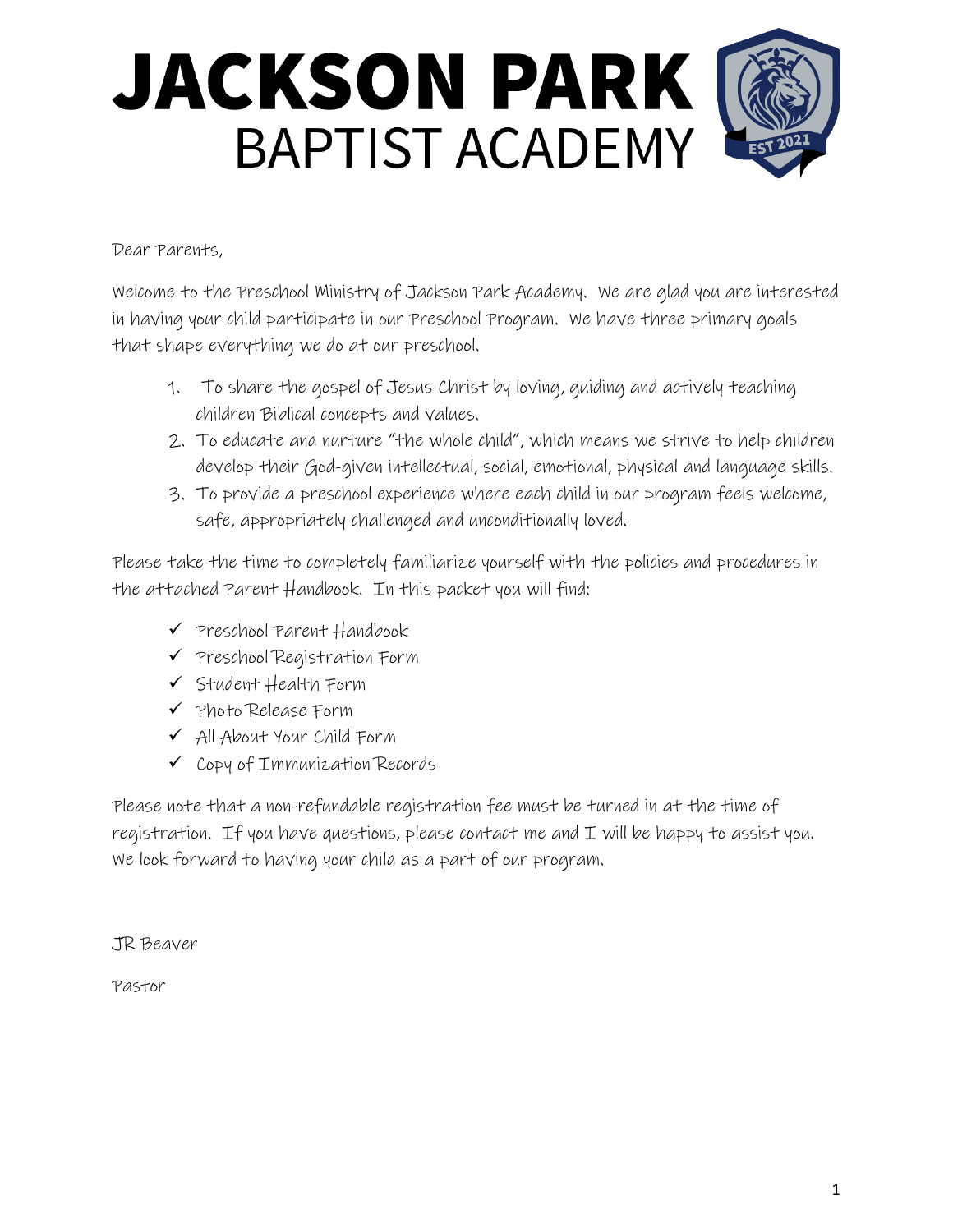# General Enrollment Information

- Class placement is based on child's age as of August 31
- Class days are Monday-Friday from 8:30am-12:30pm
- Classes are available for potty-trained children, ages 3 and 4.
- Classes are available for non-potty trained 2 year olds.

#### Jackson Park Baptist Academy Holidays

| Labor Day                   |
|-----------------------------|
| Veterans Day                |
| Thanksgiving/Fall Break     |
| Christmas/Winter Break      |
| Martin Luther King, Jr. Day |
| President's Day             |
| Easter/Spring Break         |

#### Non-Refundable Registration Fee

\$75

#### Monthly Tuition

Monday-Friday (5 days) \$210.00

10% Jackson Park Baptist Church member discount

10% Sibling Discount

\*Discounts cannot be combined

\*Our monthly tuition is calculated by dividing our annual tuition fee into ten equal monthly payments. The tuition rate does not fluctuate according to the number of days in the current month.

#### \*Tuition is NOT prorated for shorter months during the school year due to illnesses, vacations, travel, holidays, five or less snow days and/or temporary absences.

\*There will be a \$10 late fee added if tuition remains unpaid on the 1st of the month.

\*Unless special payment arrangements are made with the program director, a child whose tuition payment is not turned in by the  $5<sup>th</sup>$  of the month may not return to school until tuition is paid. After the 10<sup>th</sup> of the month, the child's slot may be given to a child on the waiting list.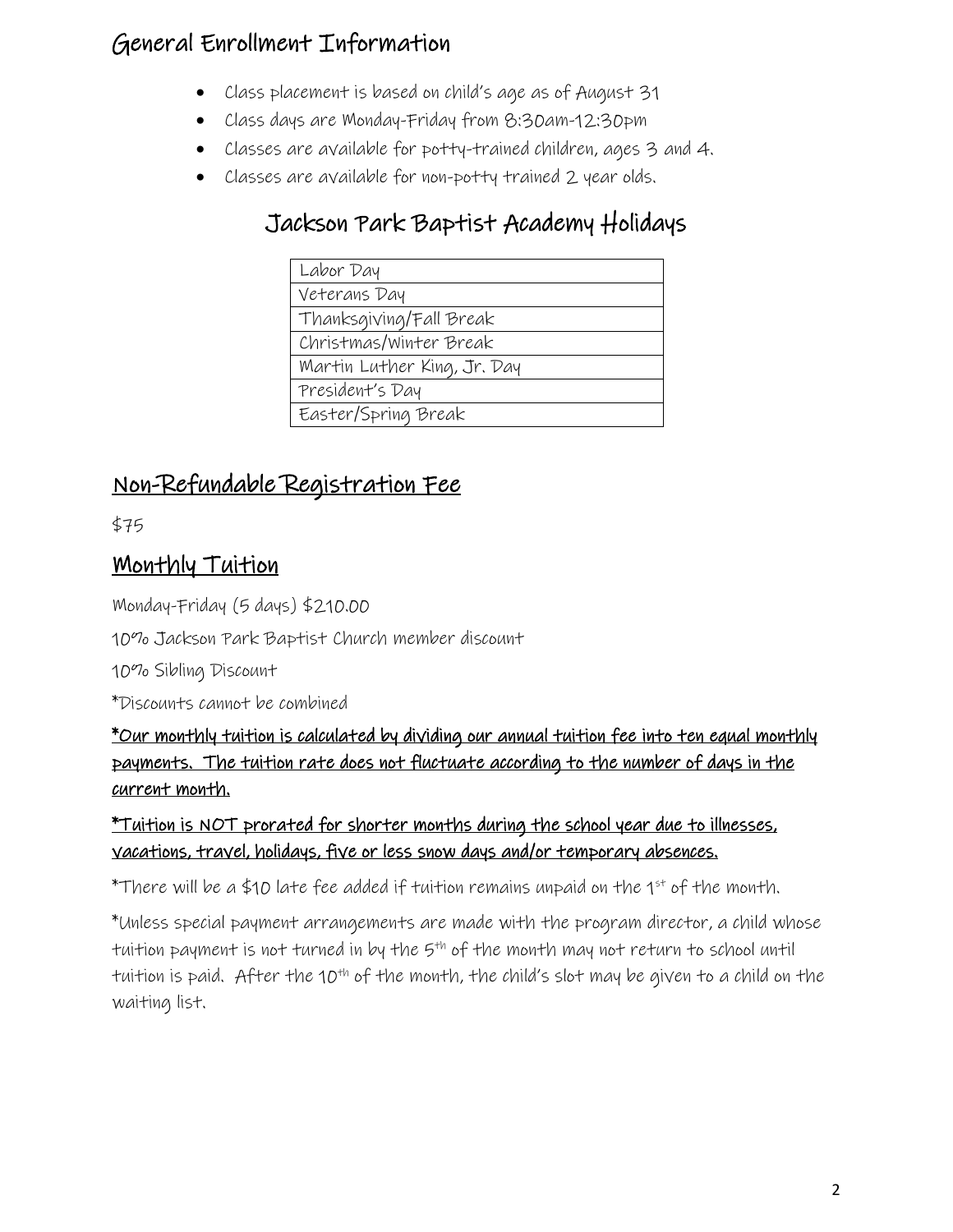#### Tuition Payment Schedule

August Tuition- due July 25 September Tuition- due August 25 October Tuition- due September 25 November Tuition- due October 25 December Tuition- due November 25 January Tuition- due December 25 February Tuition- due January 25 March Tuition- due February 25 April Tuition- due March 25 May Tuition- due April 25

#### Inclement Weather Policy

For updates regarding weather related closures you will be contacted by the Academy and/or your teacher via text message and/or your parent portal.

#### Withdrawal Policy

Thirty days written notice is requested if you plan to withdraw your child.

#### What your child needs for preschool every day:

- $\checkmark$  Large, elementary-sized book bag labeled clearly on the outside with your child's name.
- $\checkmark$  A healthy mid-morning snack
- $\checkmark$  Comfortable, washable play clothes and closed toe shoes are required
- $\checkmark$  Coats, hats and mittens in winter weather
- $\checkmark$  Labeled zip lock bag with a complete change of seasonally appropriate clothes

#### \*We will go out every day unless the temperature drops below 40 degrees\*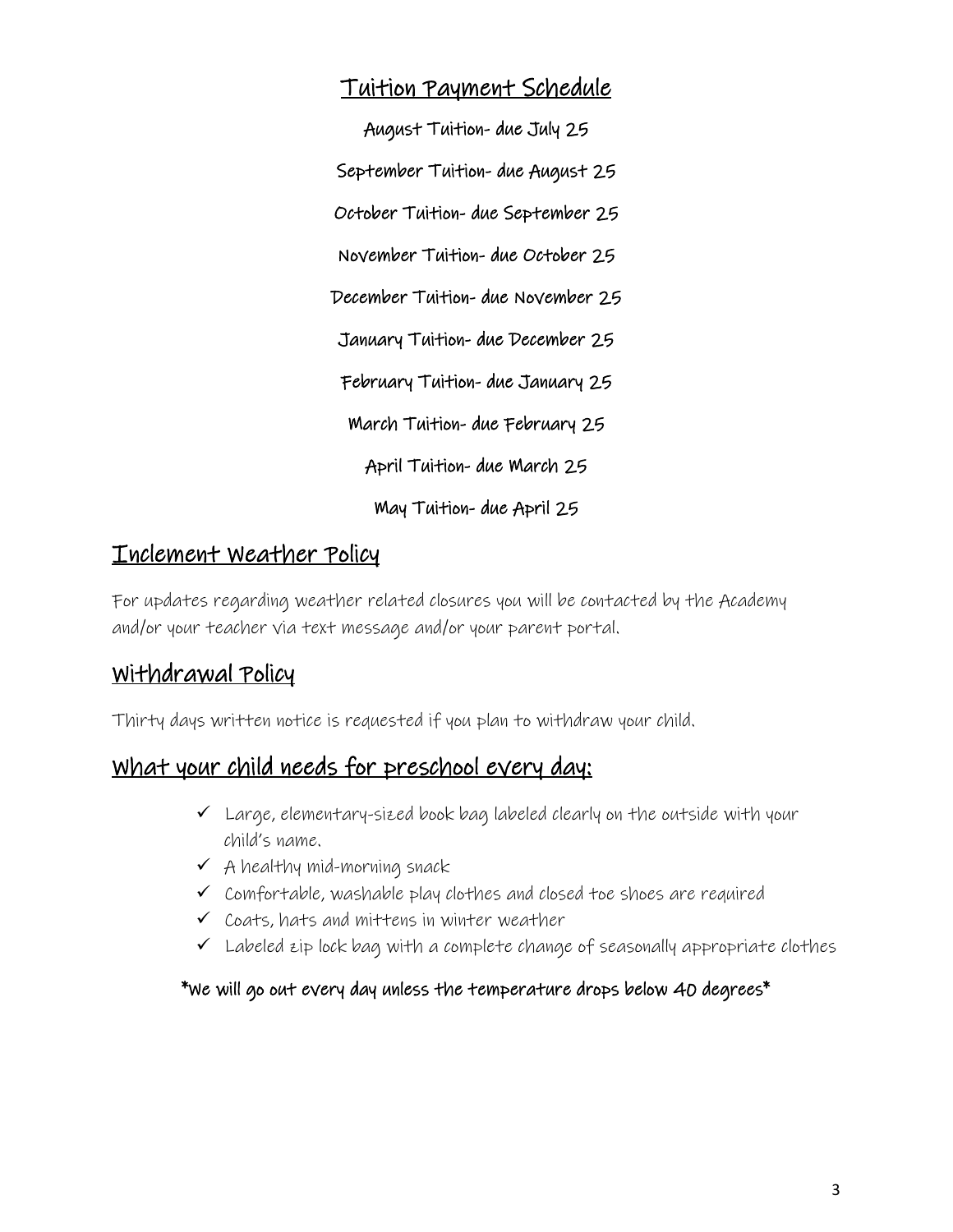# Illness Policy

To protect your child, other children and teachers, a child showing the following symptoms will not be accepted in the classroom:

- Nasal discharge that is discolored
- Discharge from the eyes or ears
- Severe sore throat or cough
- Respiratory problems
- Rash, open fever blisters or any skin irritation
- Diarrhea or vomiting
- Fever
- Conjunctivitis (pink eye)
- Open cut that is oozing
- Infectious/contagious disease
- Lice and/or nits
- COVID-19 or been exposed to someone that has COVID-19

Children who appear ill or become ill during school hours will be isolated from other children. You will be notified immediately and asked to pick up your child. Children may return to preschool after they have been healthy and symptom-free for 24 hours.

#### Serious Illnesses

In the case of serious infectious illnesses (such as flu, chicken pox, strep throat, COVID-19 etc.) parents are to notify the director as soon as possible so that the parents of other children in the classroom can be notified. A letter will be sent home to the parents with information on symptoms to be alert for. We do not disclose the identity of the ill child.

#### Immunizations

Children must be up to date on all required immunizations before starting preschool. There <u>are no exceptions to this policy. A</u> copy of the child's immunization record must be turned in before the first day of school.

#### Medications

The only medications given at school are emergency allergy medications for a child with a documented severe allergy and rescue inhalers for a child with asthma. An allergy action plan must be in place before an allergic child's first day of preschool. The medication must be unexpired and in the original container with the prescription label (if applicable) and labeled with the child's name and dosage. The same applies for a child with a rescue inhaler.

#### Emergencies

In the case of an emergency or accident, parents will be notified immediately. If emergency treatment is required, 911 will be called.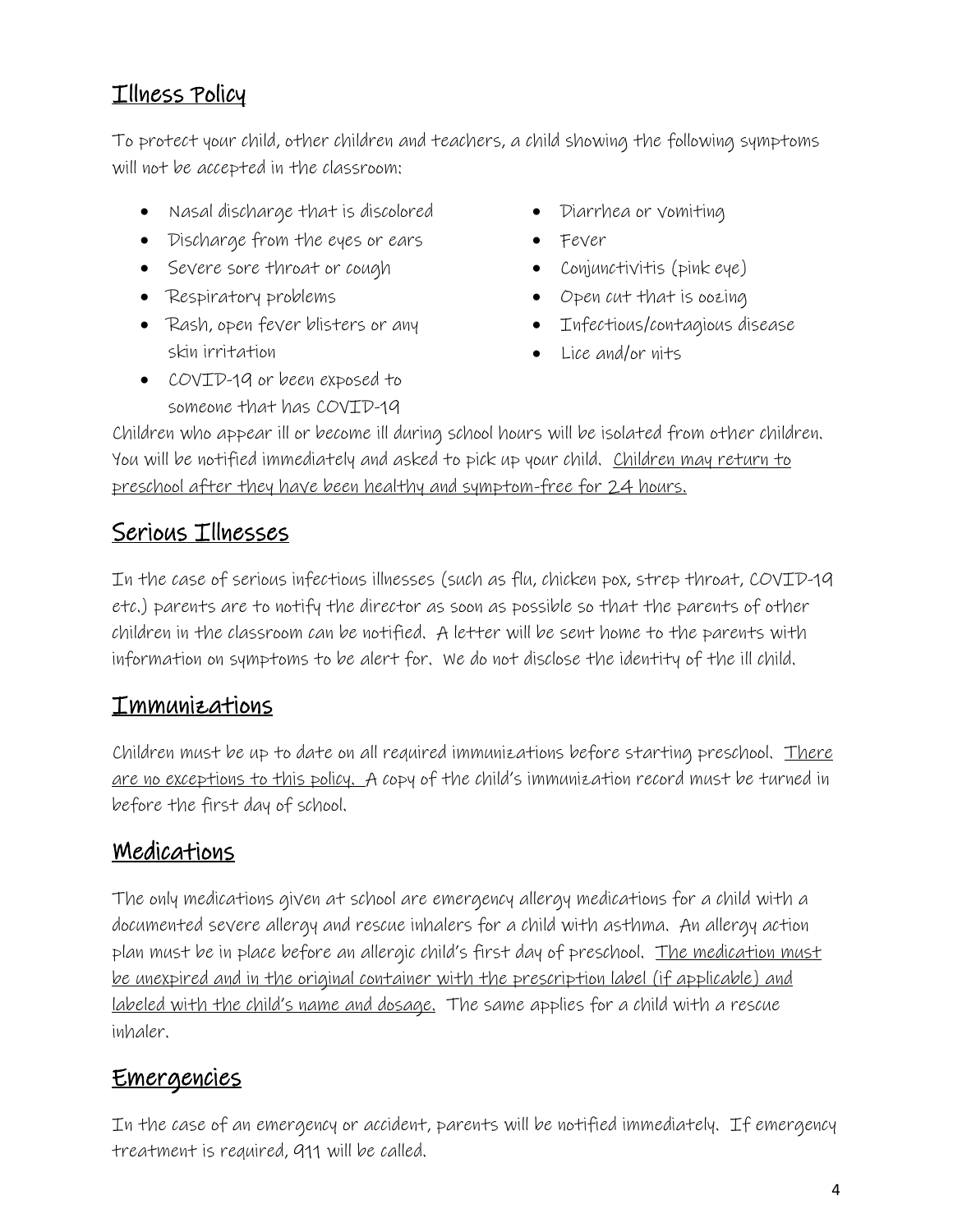# Drop-Off

Drop off time is between 8:15am - 8:30am. At 8:30am the preschool entrance is locked, attendance is recorded and the school day gets underway. Please try to arrive no later than 8:30am. We don't want your child to miss out on any of the day's learning activities and late arrivals also disrupt morning routines. If you do arrive later than 8:30am, please ring the doorbell at the preschool entrance and a staff member will let you in.

#### Separation Anxiety

Tears and clinginess are common but harmless when toddlers and timid older children first start preschool. Your child's teacher will distract, soothe, comfort and engage your child in activities and help them learn that preschool is a fun and safe place to be. We encourage parents to be brief and upbeat at drop-off time. Your child will usually follow your lead. For most children, any crying stops within a few minutes and does not persist past the first couple of weeks of preschool. If your child is having an especially hard time adjusting, we will communicate and work with you to help your child grow to love preschool.

#### Car Line Drop-Off

Car line is available in the morning for drop off. Please follow directions to the preschool entrance, <u>driver's side away from the entrance doors</u> and a staff member will assist you child out of the car. Please observe the signs indicating the one-way flow through our parking lot so that our families are safe during drop-off and pick-up.

#### Car Line Pick-Up

Children are to be picked up no later than 12:40pm each day. If there is a delay in picking up your child by 12:35, please call the church and advise when you will arrive. A charge of \$10.00 per 10 minutes will be incurred if a child remains after 12:40pm.

#### Alternate Pick-Up Persons

There is a space on the registration form to list up to four people who are authorized to pick up your child. If someone who is not on the list will be picking up your child, you must notify your child's teacher in writing. Any alternate pick-up person, on the list or not, must be prepared to present a picture ID when they come to pick up your child.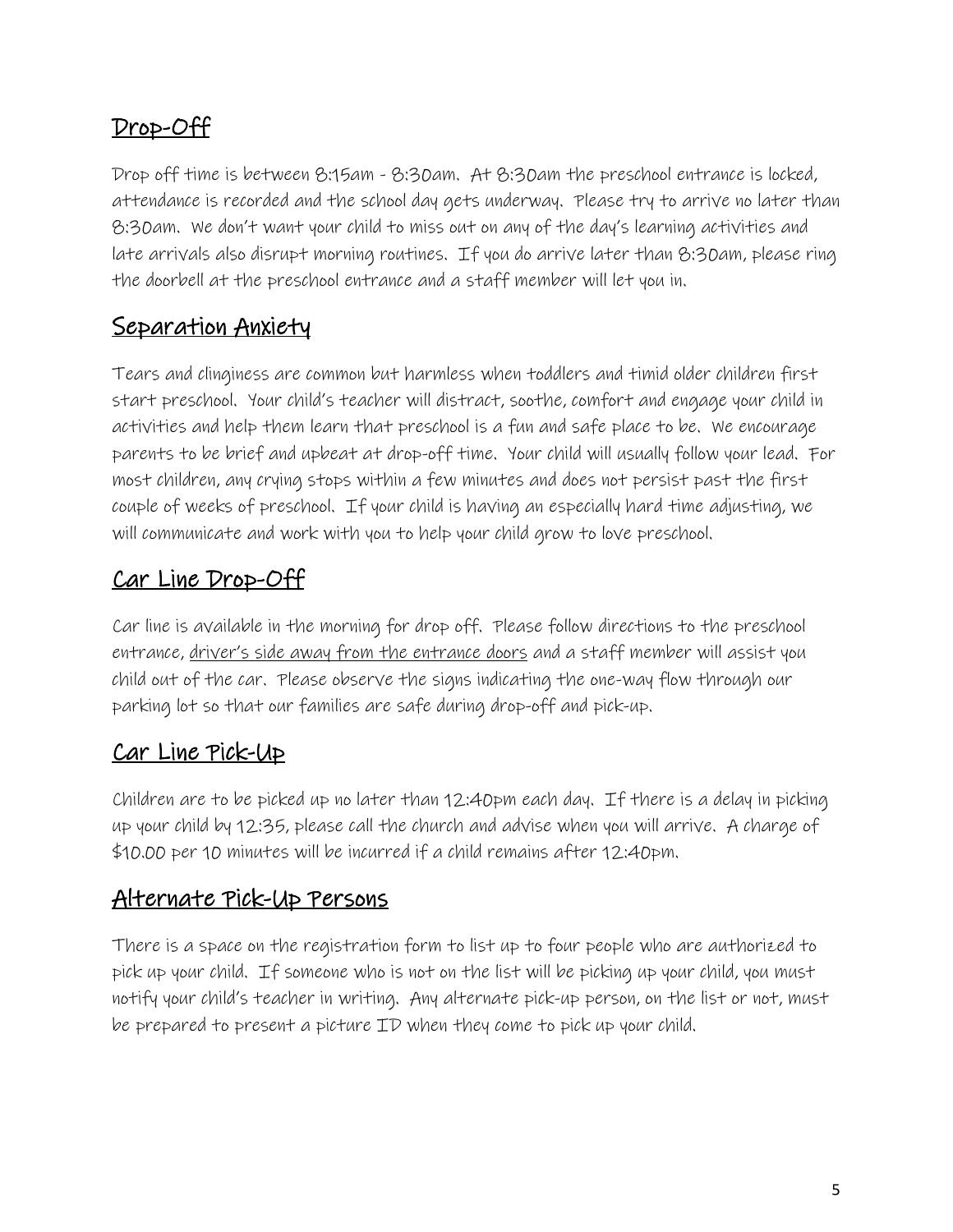#### Photographs

At various times during preschool, photographs may be taken of the children. They may be posted on our church/preschool website, preschool Facebook page or displayed in the classrooms/church. We may also use them in our brochures and promotional material. Please complete the Photo Release Form attached for our files. If the form is not received at time of registration it will be assumed that we do not have permission to photograph your child.

### Discipline

We expect kids to act like kids, and we have realistic and age-appropriate expectations for our preschooler's behavior. Our best method of discipline is being role models of positive and Christ-like behavior <u>ourselves</u>. When behavior problems do occur, we may use one of the following responses:

- Ignoring minor negative behaviors
- Noticing and praising positive behaviors
- Redirecting a misbehaving child to a more appropriate activity
- Talking with the child and teaching empathy for others
- Loss of a privilege directly related to the misbehavior example, for hitting another child with a block, losing privilege of playing with blocks that day
- Having a child "take a break", which gives them a chance to sit in a quiet spot within the classroom for a few minutes, calm any strong emotions and return to class activities when he/she feels ready to rejoin the group.

#### No physical punishment or harsh disciplinary treatment is utilized.

#### Aggressive Behavior

Occasionally, a child will develop a pattern of aggressive behavior. Our desire is to work with the families through any difficult stage their child may be going through. If a behavior problem is recurring, parents may be called in for a conference with the teacher. Our goal is always to come up with a plan that can provide the child with consistency at home and at school. We reserve the right to discontinue the enrollment of a child whose behavior is dangerous to themselves or to others.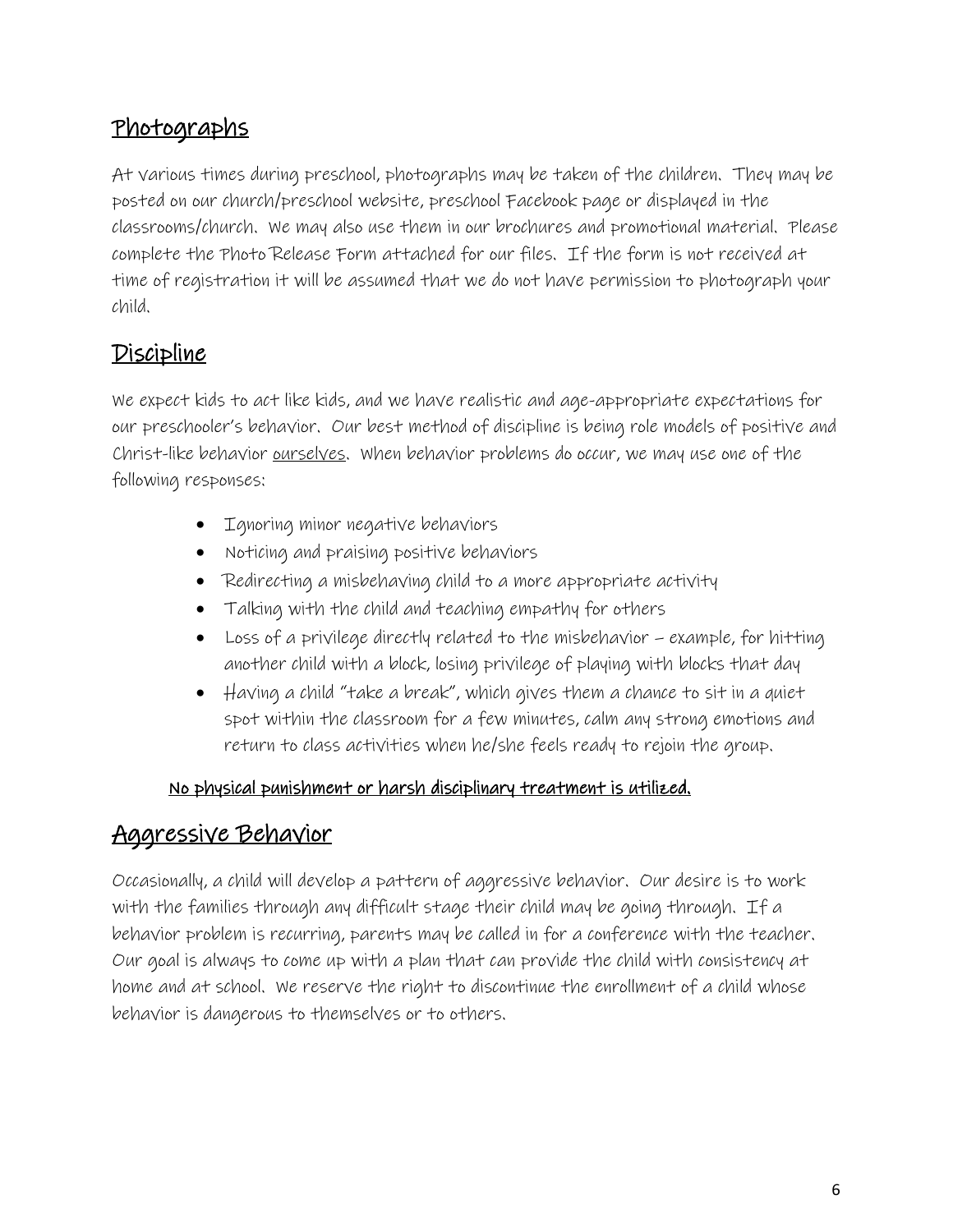#### Allergies

Before the first day of school, parents must notify the school in writing of any allergies their child may have. Parents must promptly notify the teacher of any newly developed allergy in their child.

#### Peanut/Treenut Policy

We are a nut sensitive school. This means if there is a student in your child's class with a severe peanut/treenut allergy, that entire classroom will be a peanut/treenut free zone. No nuts, nut butter or nut products will be allowed in that classroom. Parents will be notified in writing if their child's class is a peanut/treenut free room. Be advised that a room could become peanut/treenut free at any point during the school year. If this occurs, a notification letter will go home to parents and a "No Peanut/Treenut" sign will be posted at the classroom door.

#### Parent Involvement

Parents are always welcome to visit Jackson Park Baptist Academy. Throughout the year, you may want to volunteer as a guest story reader or help with special events. Please speak with your child's teacher to make arrangements.

#### Birthday Celebrations

Please notify your child's teacher in advance if you would like to send in a small treat for your child's birthday.

#### Notice of Nondiscriminatory Policy

Jackson Park Baptist Academy admits students of any race, color, national and ethnic origin to all the rights, privileges, programs and activities generally accorded or made available to students at the school. It does not discriminate based on race, color, national and ethnic origin in administration of its educational policies, admissions policies and other schooladministered programs.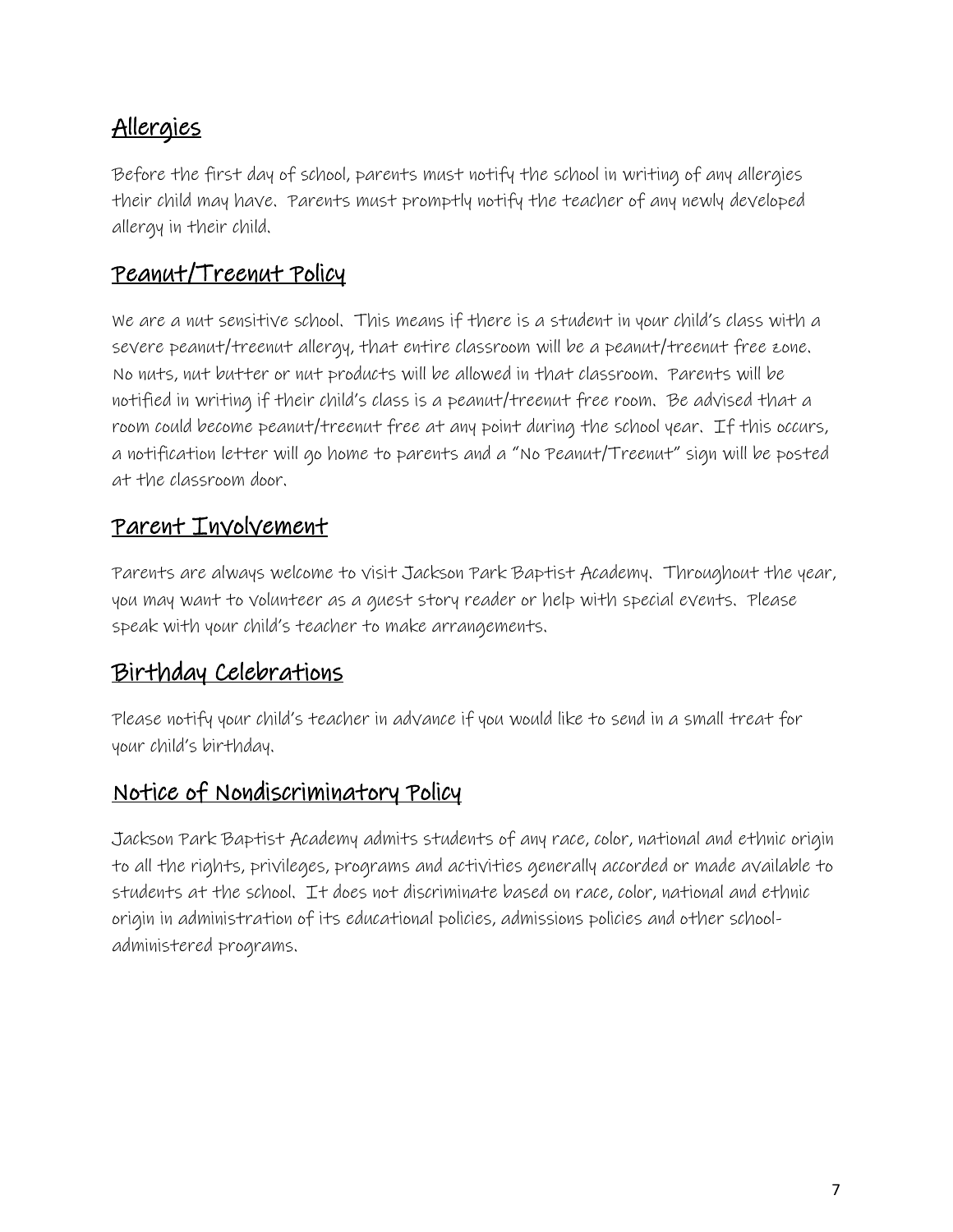#### Family Communication

We need your help to maintain consistent, two-way communication between the preschool staff and our preschool families. This is what we ask from you:

- 1. Check your child's folder every day for notes from the teacher. Use the folder to send notes to your child's teacher as well.
- 2. Read all preschool newsletters, notes and reminders.
- 3. Post the class activity calendar on your fridge and refer to it often.
- 4. Call and inform the school whenever your child will be absent. If your child becomes ill, let us know what symptoms they have experienced or if they have been diagnosed with a contagious illness.
- 5. Let the teacher know if your tuition payment will be late.
- 6. Share your expectations with us. Let us know what is important to you and what you hope your child gets out of their preschool experience.
- 7. Inform the teacher of any custody arrangements involving your child.
- 8. Let us know how we can pray for you! The preschool staff prays together every morning before school and we'd love to lift your family in prayer. Requests can be shared with the church secretary or your child's teacher, or feel free to slip a note in your child's folder.

#### Field Trips

Field trips will be scheduled throughout the school year and require a parent/guardian to accompany the child and provide their own transportation. Permission slips will be sent home as trips are scheduled. Any costs/fees for field trips are not included in tuition.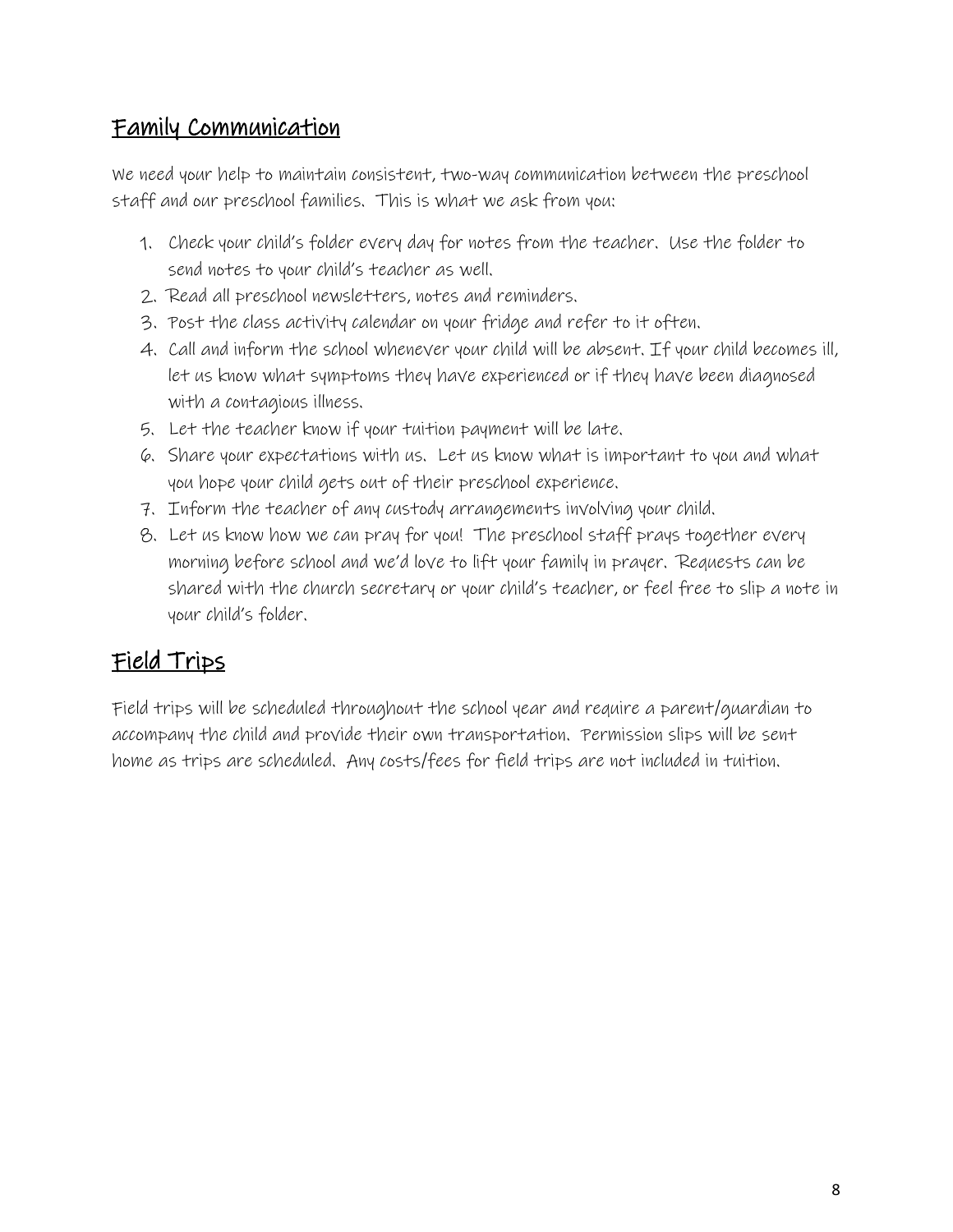|                                    | Child's r                  |
|------------------------------------|----------------------------|
|                                    | Parents                    |
|                                    | Date;                      |
|                                    |                            |
|                                    | Please help us get ac      |
|                                    | We look forward to getting |
| Tell us about your child's persona |                            |

| Child's Name: ___ |
|-------------------|
| Parents' Names:   |
| Date:             |

Welcome to Jackson Park Baptist Academy!

quainted by filling out and returning this form.

g to know your child and your family this school year.

Tell us about your child's self-help and social skills: \_\_\_\_\_\_\_\_\_\_\_\_\_\_\_\_\_\_\_\_\_\_\_\_\_

Tell us your hopes and expectations for this school year: \_\_\_\_\_\_\_\_\_\_\_\_\_\_\_\_\_\_\_\_\_\_\_

Thank you for your input. We are looking forward to a terrific year!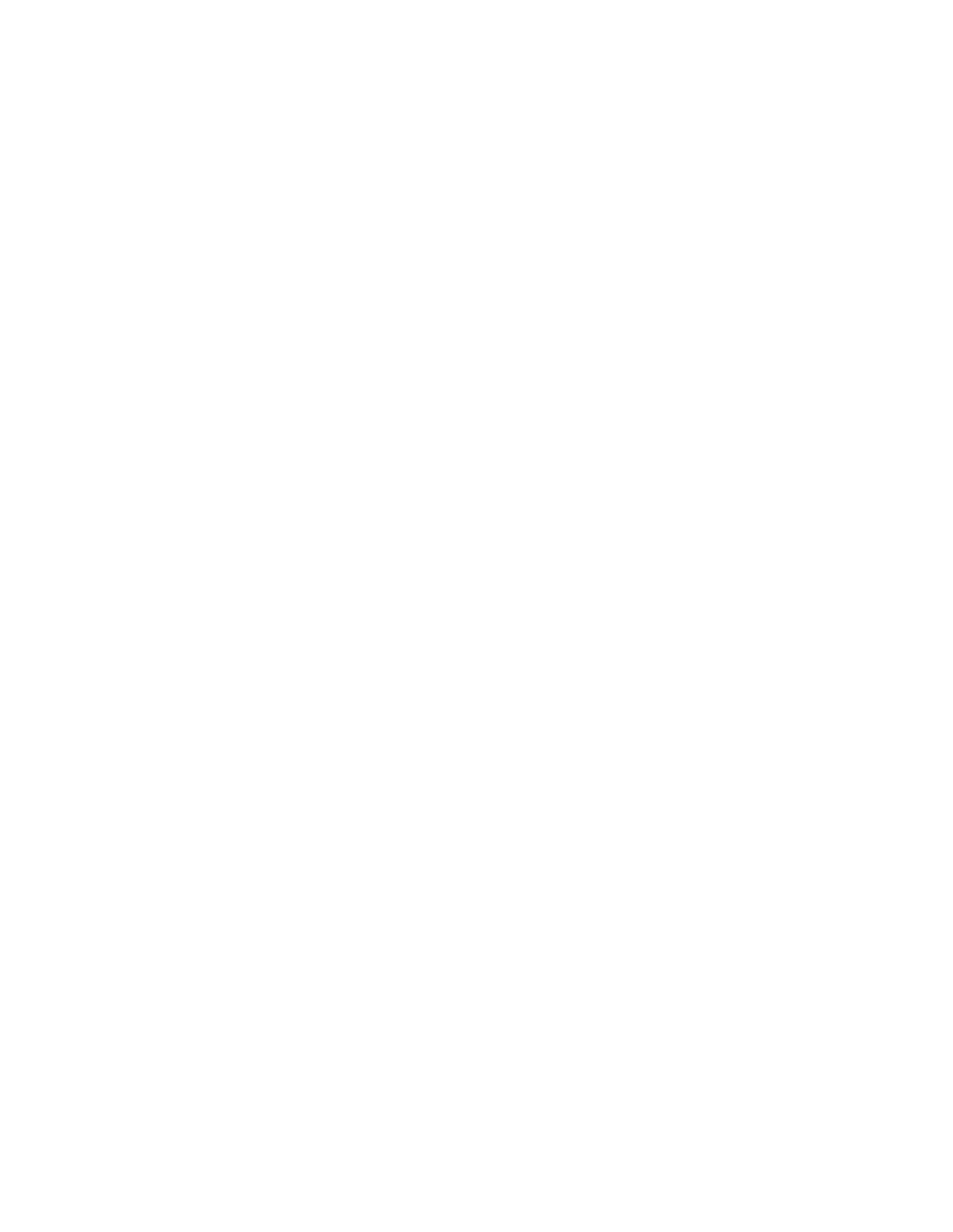#### Emergency Contacts/Authorized To Pick Up

#### Handbook Acknowledgement And Medical Authorization

I give the director and teachers permission to administer first aid,

give CPR and to obtain necessary medical services on my child or children's behalf.

Signature of Parent or Legal Guardian Date of Date Date Date

By signing this form,  $I$  acknowledge  $I$  have received and have read the

\*JPBA Preschool Parent Handbook and agree to abide by the policies and guidelines in the handbook.

\_\_\_\_\_\_\_\_\_\_\_\_\_\_\_\_\_\_\_\_\_\_\_\_\_\_\_\_\_\_\_\_\_\_\_\_\_\_\_\_\_\_\_\_\_\_\_\_\_\_\_\_\_\_\_\_\_\_\_\_\_\_\_\_\_\_\_\_\_\_\_\_\_\_\_\_\_\_\_\_\_\_\_\_\_\_\_\_\_\_\_\_\_\_\_

| REQUIRED Signature of Parent or Legal Guardian | Date |
|------------------------------------------------|------|
|------------------------------------------------|------|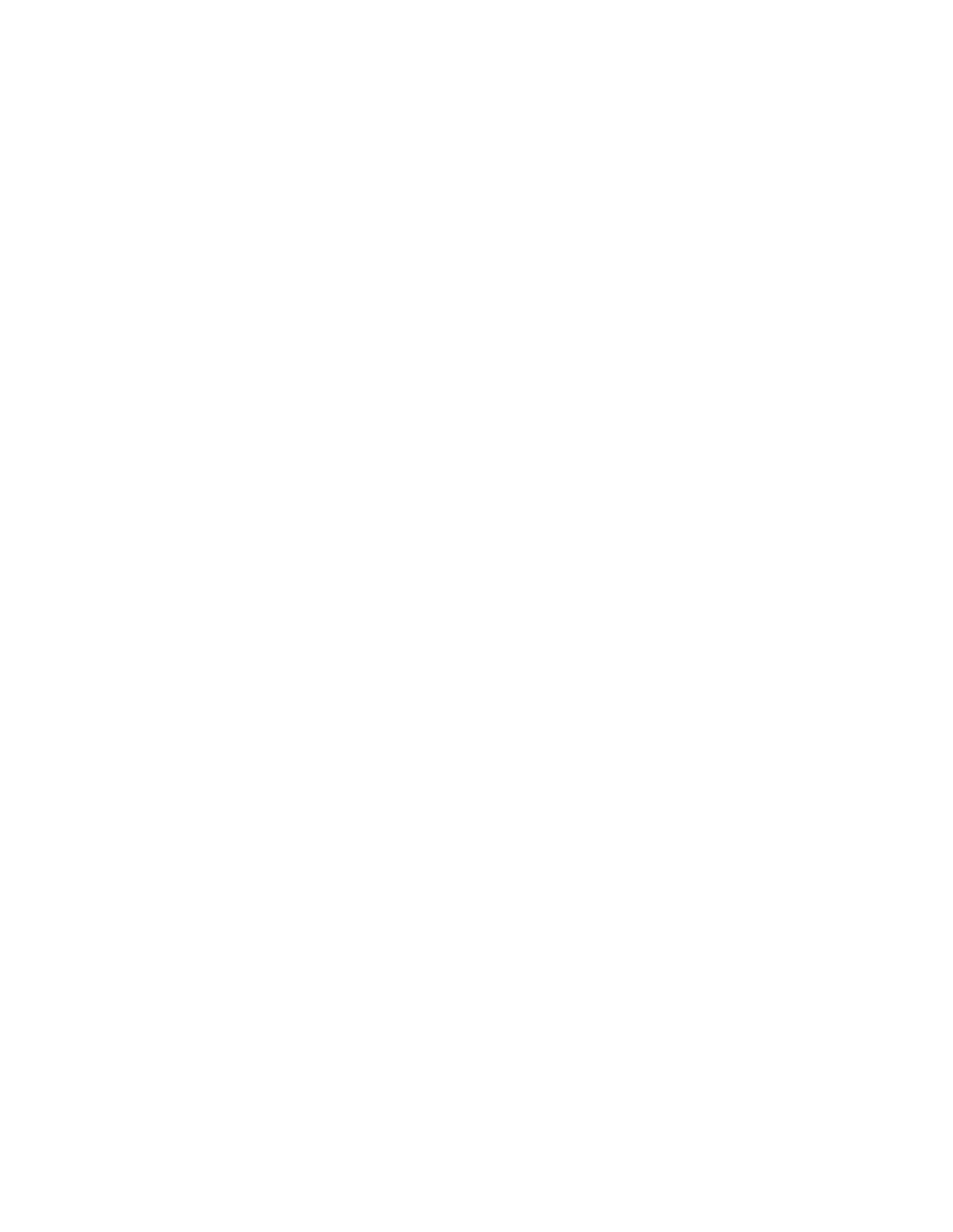#### Emergency Information/Medical Release Form

| agree to assume responsibility for payment of all medical costs incurred.   | Should my child, _____________________________, become ill or suffer an accident of any type while in the<br>care of JPBA Preschool, the director shall make every effort to contact me immediately. In the event<br>said personnel are unable to reach me, said personnel or employees of JPBA are authorized to secure any<br>medical attention, treatment, and services for my child as may be deemed necessary. Any qualified persons<br>providing such required medical attention, treatment, or services may accept this signed consent form. I |
|-----------------------------------------------------------------------------|-------------------------------------------------------------------------------------------------------------------------------------------------------------------------------------------------------------------------------------------------------------------------------------------------------------------------------------------------------------------------------------------------------------------------------------------------------------------------------------------------------------------------------------------------------|
| to an emergency treatment center, and will hold employees of JPBA harmless. | I give permission for my child, ________________________________, to be transported by car or ambulance                                                                                                                                                                                                                                                                                                                                                                                                                                               |
| Signature of Parent/Guardian                                                | Date                                                                                                                                                                                                                                                                                                                                                                                                                                                                                                                                                  |
|                                                                             |                                                                                                                                                                                                                                                                                                                                                                                                                                                                                                                                                       |
|                                                                             |                                                                                                                                                                                                                                                                                                                                                                                                                                                                                                                                                       |
|                                                                             |                                                                                                                                                                                                                                                                                                                                                                                                                                                                                                                                                       |
|                                                                             | List any special needs of your child: (fears, favorite toys, toilet habits, etc.) ______                                                                                                                                                                                                                                                                                                                                                                                                                                                              |
| please indicate below:                                                      | If you would like for us to administer non-prescription topical ointments in needed during the school day                                                                                                                                                                                                                                                                                                                                                                                                                                             |

First Aid Ointment (Neosporin Wound Cleanser for Kids, A&D Ointment, Aquaphor) YES / NO

\_\_\_\_\_\_\_\_\_\_\_\_\_\_\_\_\_\_\_\_\_\_\_\_\_\_\_\_\_\_\_\_\_\_\_\_\_\_\_\_\_\_\_\_\_\_\_\_\_\_\_\_\_\_\_\_\_\_\_\_\_\_\_\_\_\_\_\_\_\_\_\_\_\_\_\_\_\_\_\_\_\_\_\_\_\_\_\_\_\_\_\_\_\_\_

Benadryl Gel (Children's Anti-Itch Cool Gel) YES / NO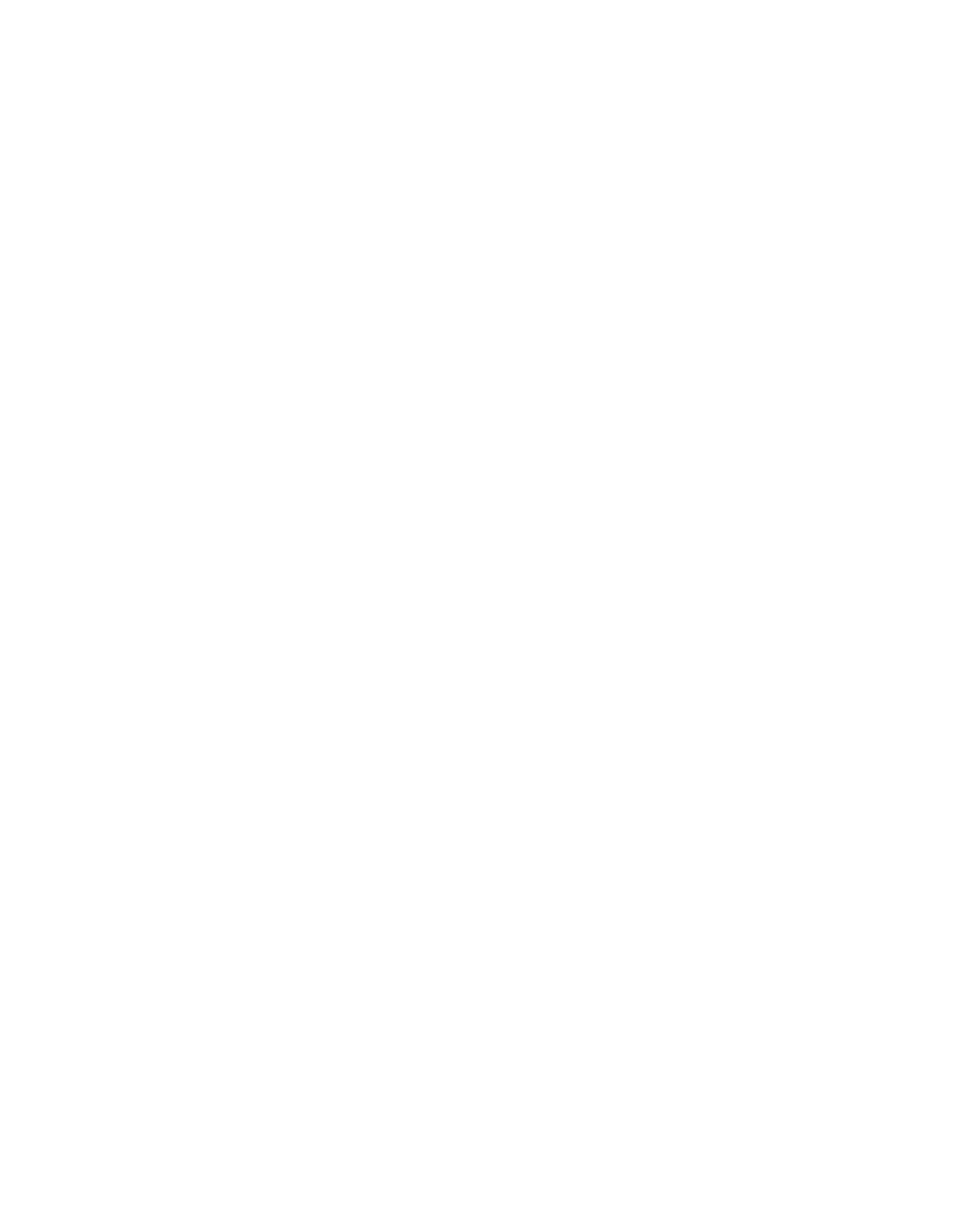# Children's Medical Report

| Name of Child                                                        | Birthdate                                                                                                                                                                                                                                                                                                                               |
|----------------------------------------------------------------------|-----------------------------------------------------------------------------------------------------------------------------------------------------------------------------------------------------------------------------------------------------------------------------------------------------------------------------------------|
|                                                                      | Name of Parent or Guardian and the contract of the contract of the contract of the contract of the contract of the contract of the contract of the contract of the contract of the contract of the contract of the contract of                                                                                                          |
|                                                                      | Address of Parent of Guardian Manuscript and Security and Security and Security and Security and Security and Security and Security and Security and Security and Security and Security and Security and Security and Security                                                                                                          |
|                                                                      |                                                                                                                                                                                                                                                                                                                                         |
| A. Medical History (May be completed by parent)                      |                                                                                                                                                                                                                                                                                                                                         |
|                                                                      | 1. Is child allergic to anything? No Yes If yes, what?                                                                                                                                                                                                                                                                                  |
|                                                                      | 2. Is child currently under a doctor's care? No Yes If yes, for what reason?                                                                                                                                                                                                                                                            |
|                                                                      |                                                                                                                                                                                                                                                                                                                                         |
|                                                                      | 3. Is the child on any continuous medication? No Yes If yes, what?                                                                                                                                                                                                                                                                      |
|                                                                      | 4. Any previous hospitalizations or operations? No <sub>w</sub> Yes ff yes, when and for what?                                                                                                                                                                                                                                          |
| If others, what/when?                                                | 5. Any history of significant previous diseases or recurrent illness? No Yes __; diabetes No Yes __;<br>convulsions No <sub>comp</sub> Yes <sub>om</sub> ; heart trouble No <sub>comp</sub> Yes <sub>om</sub> ; asthma No <sub>comp</sub> Yes <sub>oms</sub>                                                                            |
|                                                                      | 6. Does the child have any physical disabilities: No <sub>metr</sub> Yes If yes, please describe;                                                                                                                                                                                                                                       |
|                                                                      | Any mental disabilities? No <sub>ntran</sub> ty Pes <sub>ner</sub> If yes, please describe; https://www.com/entranty-organization-organization-organization-organization-organization-organization-organization-organization-organization-organizat                                                                                     |
| Signature of Parent or Guardian<br>and Culture of Parent or Guardian | Date have been also been also been also been also been also been also been also been also been also been also                                                                                                                                                                                                                           |
|                                                                      |                                                                                                                                                                                                                                                                                                                                         |
|                                                                      |                                                                                                                                                                                                                                                                                                                                         |
|                                                                      | B. Physical Examination: This examination must be completed and signed by a licensed physician, his authorized<br>agent currently approved by the N. C. Board of Medical Examiners (or a comparable board from bordering<br>states), a certified nurse practitioner, or a public health nurse meeting DHHS standards for EPSDT program. |
| Height ________% Weight ________%                                    |                                                                                                                                                                                                                                                                                                                                         |
|                                                                      |                                                                                                                                                                                                                                                                                                                                         |
| Neurological System                                                  | Head Eyes Ears Range Mose Teeth Throat<br>Neck Heart Chest Abd/GU Ext<br>Skin Vision Hearing Hearing                                                                                                                                                                                                                                    |
|                                                                      |                                                                                                                                                                                                                                                                                                                                         |
|                                                                      | If delay, note significance and special care needed;<br>experience and special care needed;                                                                                                                                                                                                                                             |
|                                                                      | <u> Andrea Anglice (1980), a componente de la componente de la componente de la componente de la componente de la</u><br>Should activities be limited? No ___ Yes ___ If yes, explain: ___________________<br>Any other recommendations:                                                                                                |
|                                                                      |                                                                                                                                                                                                                                                                                                                                         |
| Date of Examination                                                  |                                                                                                                                                                                                                                                                                                                                         |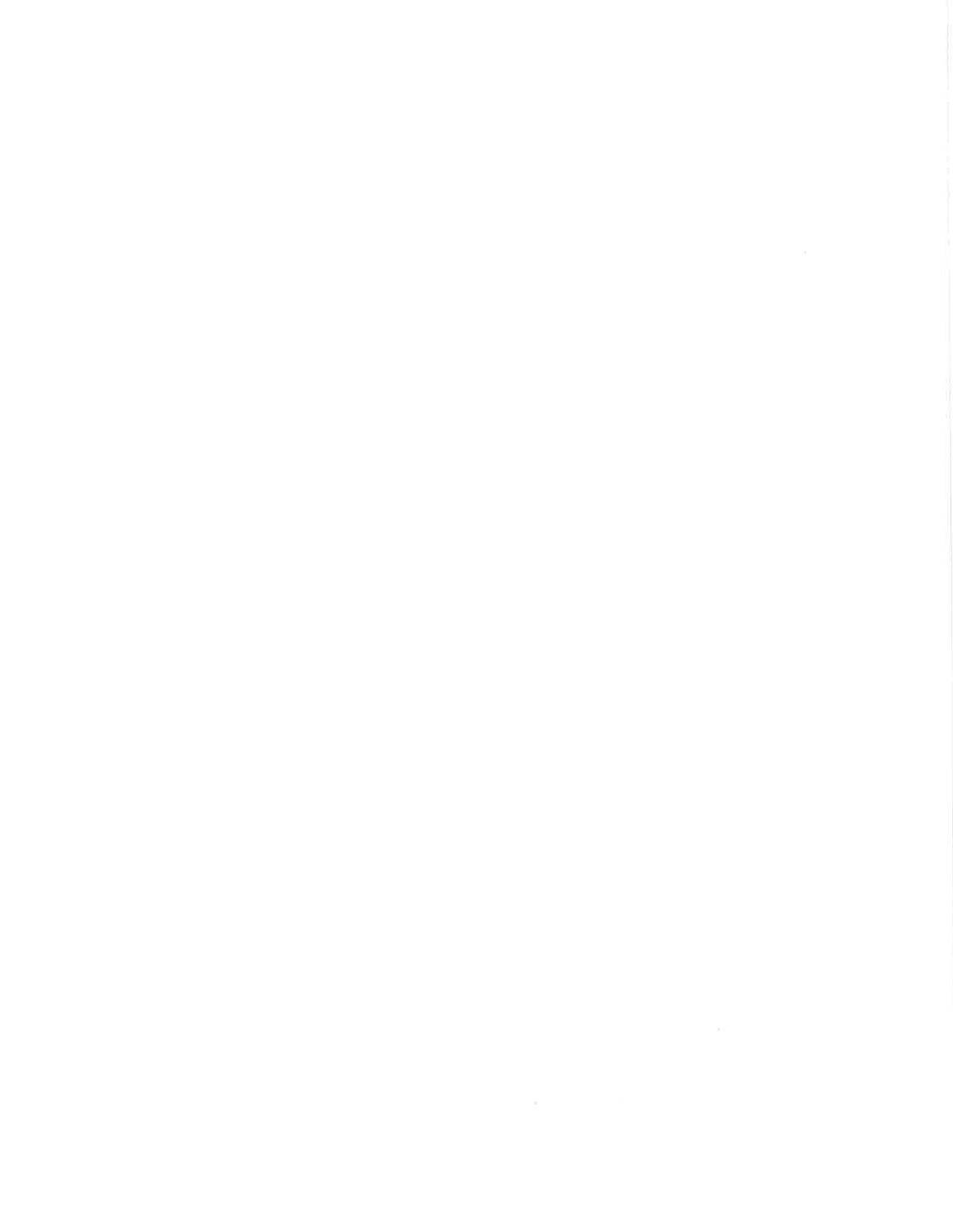

Jackson Park Baptist Academy Preschool Photo Release Form

At Jackson Park Baptist Academy Preschool we take lots of pictures! We take pictures to capture precious moments as well as to illustrate what your child is doing at preschool. We use these pictures in many different ways. They may be included in our "End of Year Program", displayed in the room or put in our classroom books. We may also use them in our brochures, promotional material and our Jackson Park Baptist Academy Facebook page and website.

\_\_\_\_\_\_\_\_\_\_\_\_\_\_\_\_\_\_\_\_\_\_\_\_\_\_\_\_\_\_\_\_\_\_\_\_\_\_\_\_\_\_\_\_\_\_\_\_\_\_\_\_\_\_\_\_\_\_\_\_\_\_\_\_\_\_\_\_\_\_\_\_\_\_\_\_\_\_\_\_\_

\_\_\_\_\_\_\_\_\_\_\_\_\_\_\_\_\_\_\_\_\_\_\_\_\_\_\_\_\_\_\_\_\_\_\_\_\_\_\_\_\_\_\_\_\_\_\_\_\_\_\_\_\_\_\_\_\_\_\_\_\_\_\_\_\_\_\_\_\_\_\_\_\_\_\_\_\_\_\_\_\_

Please complete the following:

| $Child/Children\ Name(s);$ |  |
|----------------------------|--|
|----------------------------|--|

I give permission to Jackson Park Baptist Academy Preschool to use photos of my child(ren).

I DO NOT give permission to Jackson Park Baptist Academy Preschool to use photos of my child(ren).

#### Patent/Guardian Signature Date

If you have any special concerns or restrictions you would like to add, please discuss them with the preschool director.

\_\_\_\_\_\_\_\_\_\_\_\_\_\_\_\_\_\_\_\_\_\_\_\_\_\_\_\_\_\_\_\_\_\_\_\_\_\_\_\_\_\_\_\_\_\_\_\_\_\_\_\_\_\_\_\_\_\_\_\_\_\_\_\_\_\_\_\_\_\_\_\_\_\_\_\_\_\_\_\_\_